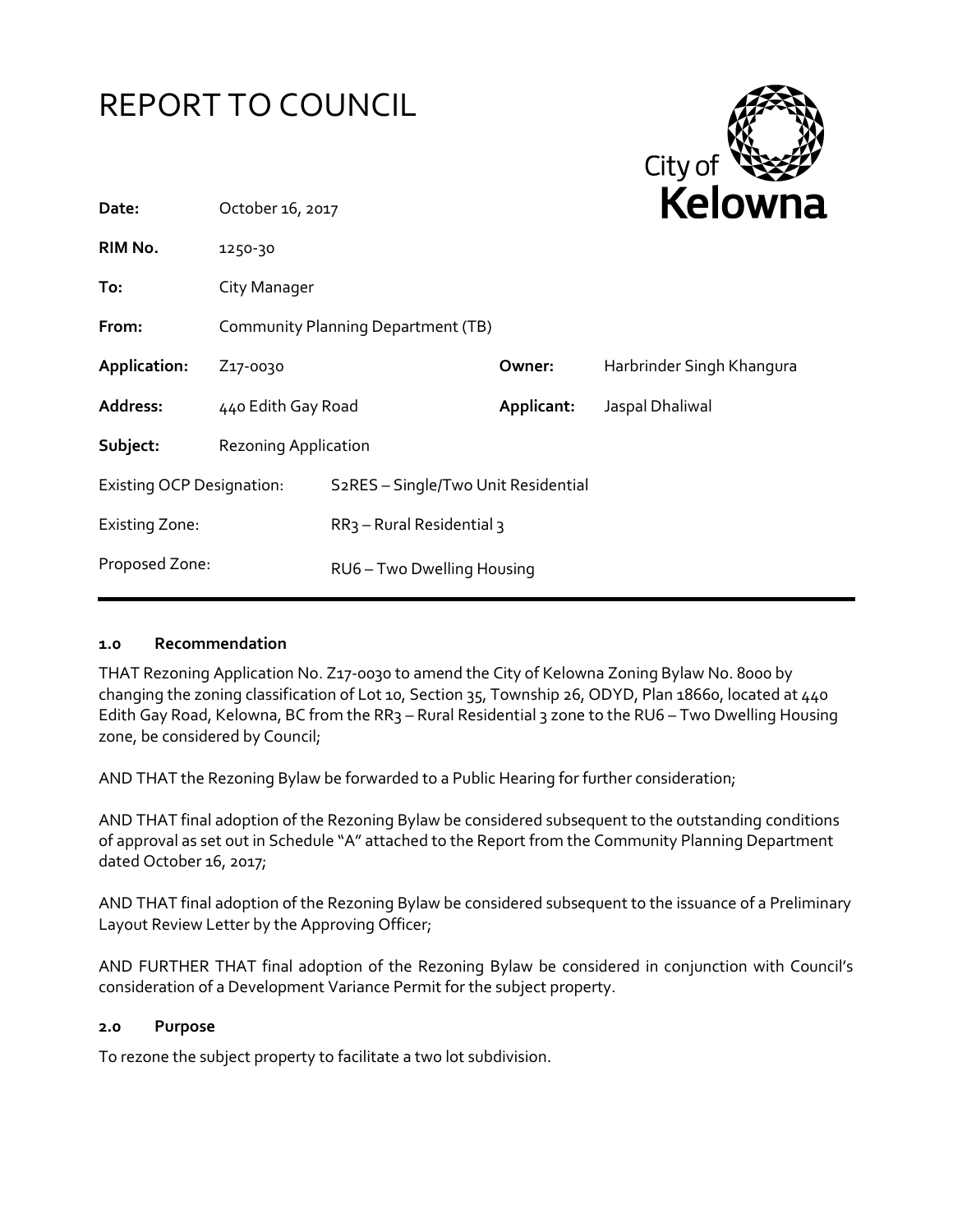## **3.0 Community Planning**

Community Planning supports the proposed rezoning from RR3 – Rural Residential 3 to RU6 – Two Dwelling Housing to facilitate a two lot subdivision.

The property is fully serviced and located within the Permanent Growth Boundary. The Official Community Plan (OCP) Future Land Use is designated as S2RES – Single/Two Unit Residential, which supports this modest increase in density. The subject property is large in nature at 0.41 of an acre and is suitable for a two lot subdivision.

Should Council support the rezoning, Staff will bring forward a Development Variance Permit to vary the rear yard setback on the existing house.

## **4.0 Proposal**

# 4.1 Background

The subject property has a single family dwelling that was constructed in 1970 and will be retained through this development process. In 2004 sewer was installed in the area, and the applicant has an open plumbing permit to connect to the sewer line (2016). This connection allows rezoning to RU6, which would not have been permissible prior to connection.

## 4.2 Project Description

The proposed rezoning to RU6 – Two Dwelling Housing is supported by the OCP Future Land Use Designation of S2RES – Single/Two Unit Residential. Due to the large size of the subject property, a 2 lot subdivision is possible. The corner lot would not meet the minimum size requirements for two dwellings, therefore the maximum density would be a Single Family Dwelling with a Secondary Suite, or a Single Family Dwelling with a Carriage House. The interior lot meets the minimum width and size for two dwellings, a duplex, or semi-detached housing.

The site is fully serviced and within the Permanent Growth Boundary, which is where density should be directed to alleviate pressure on agricultural and environmentally sensitive hillside lands that are located outside of the Permanent Growth Boundary.

Should Council support the proposed rezoning, Staff will bring forward a Development Variance Permit to vary the rear yard setback on the existing house.

# 4.3 Site Context

The property is located in the north-east area of Rutland, approximately 2.0 kilometers from the Rutland Urban Centre as identified in the OCP. Edith Gay Park is in the nearby vicinity, and BC Transit Bus Route No. 8 and No. 10 are within 600m walking distance.

| <b>Orientation</b> | Zoning                     | <b>Land Use</b> |
|--------------------|----------------------------|-----------------|
| North              | $RR3 - Rural Residential3$ | Residential     |
| East               | $RR3 - Rural Residential3$ | Residential     |
| South              | $RR3 - Rural Residential3$ | Residential     |
| West               | $RR3 - Rural Residential3$ | Residential     |

Specifically, adjacent land uses are as follows: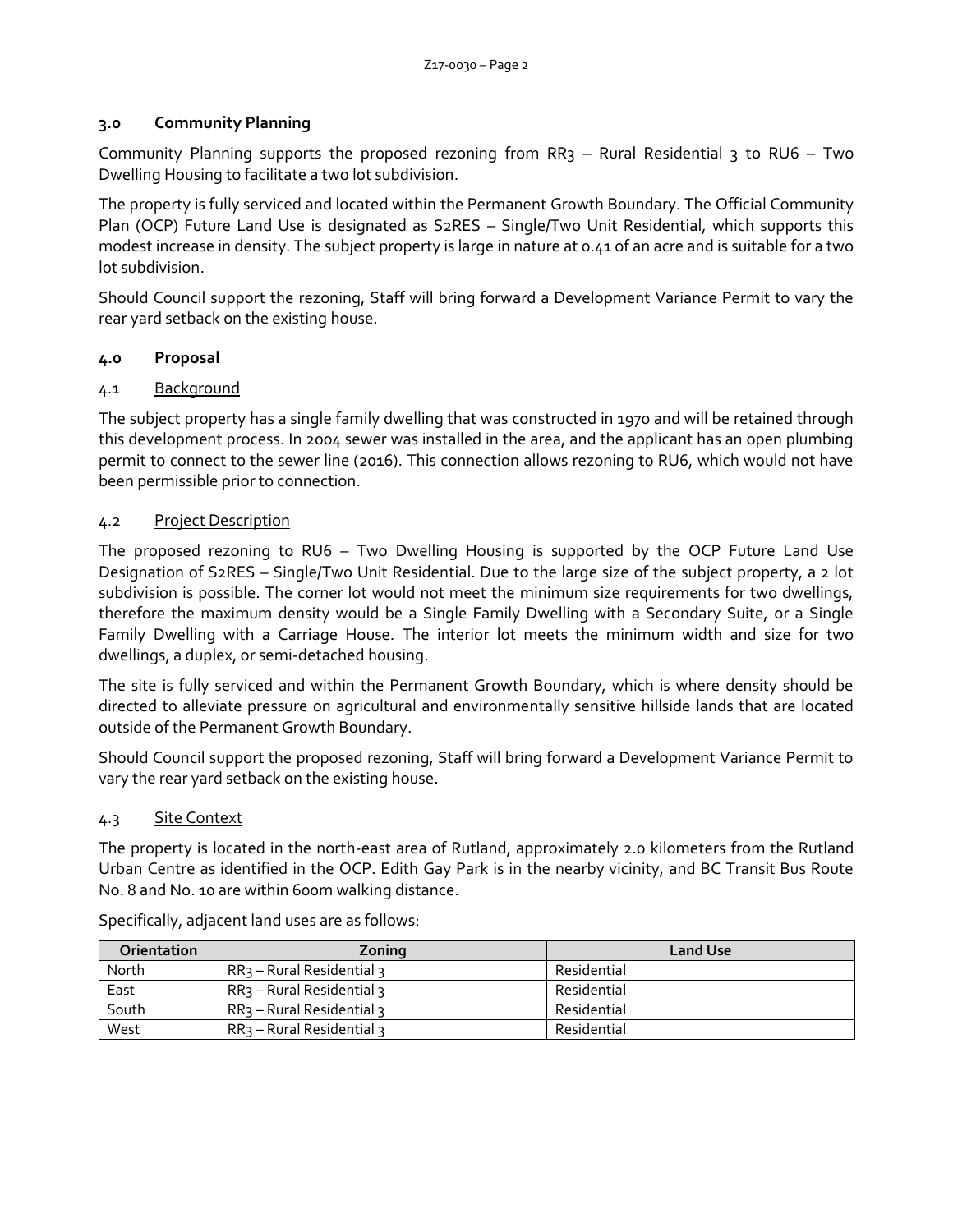

## **Subject Property Map:** 440 Edith Gay Road

#### **5.0 Current Development Policies**

# 5.1 Kelowna Official Community Plan (OCP)

#### **Development Process**

Objective 5.3.1 Focus development to designated growth areas.

**Permanent Growth Boundary**. Establish a Permanent Growth Boundary as identified on Map 4.1 and Map 5.2. The City of Kelowna will support development of property outside the Permanent Growth Boundary for more intensive use only to the extent permitted as per the OCP Future Land Use designations in place as of initial adoption of OCP Bylaw 10500, except for Agri-Business designated sites or as per Council's specific amendment of this policy. The Permanent Growth Boundary may be reviewed as part of the next major OCP update.

**6.0 Technical Comments**

#### 6.1 Development Engineering Department

Please see attached Schedule "A" attached to the Report from Community Planning dated October 16, 2017.